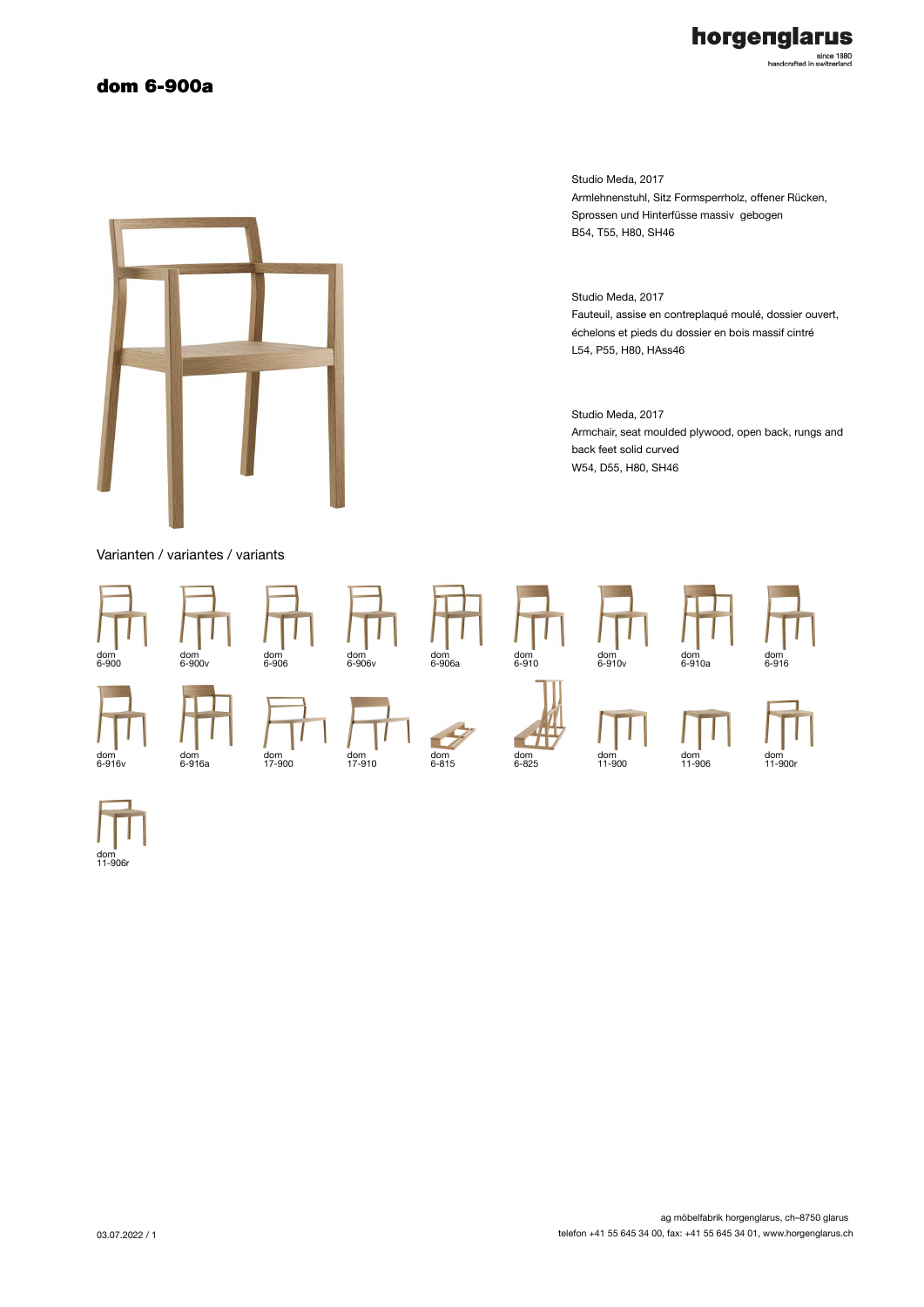# horgenglarus

since 1880<br>handcrafted in switzerland

### dom 6-900a

Technische Angaben / specifications / specifications Masse / mesure / measure



| Gewicht / ponds / weight                           | 6.5 ka<br>13.0 lb           |
|----------------------------------------------------|-----------------------------|
| Reihenverbindung /<br>accouplement / mating system | ja / oui / yes              |
| Stapelung / empilage / stacking                    | 5 Stühle / chaises / chairs |